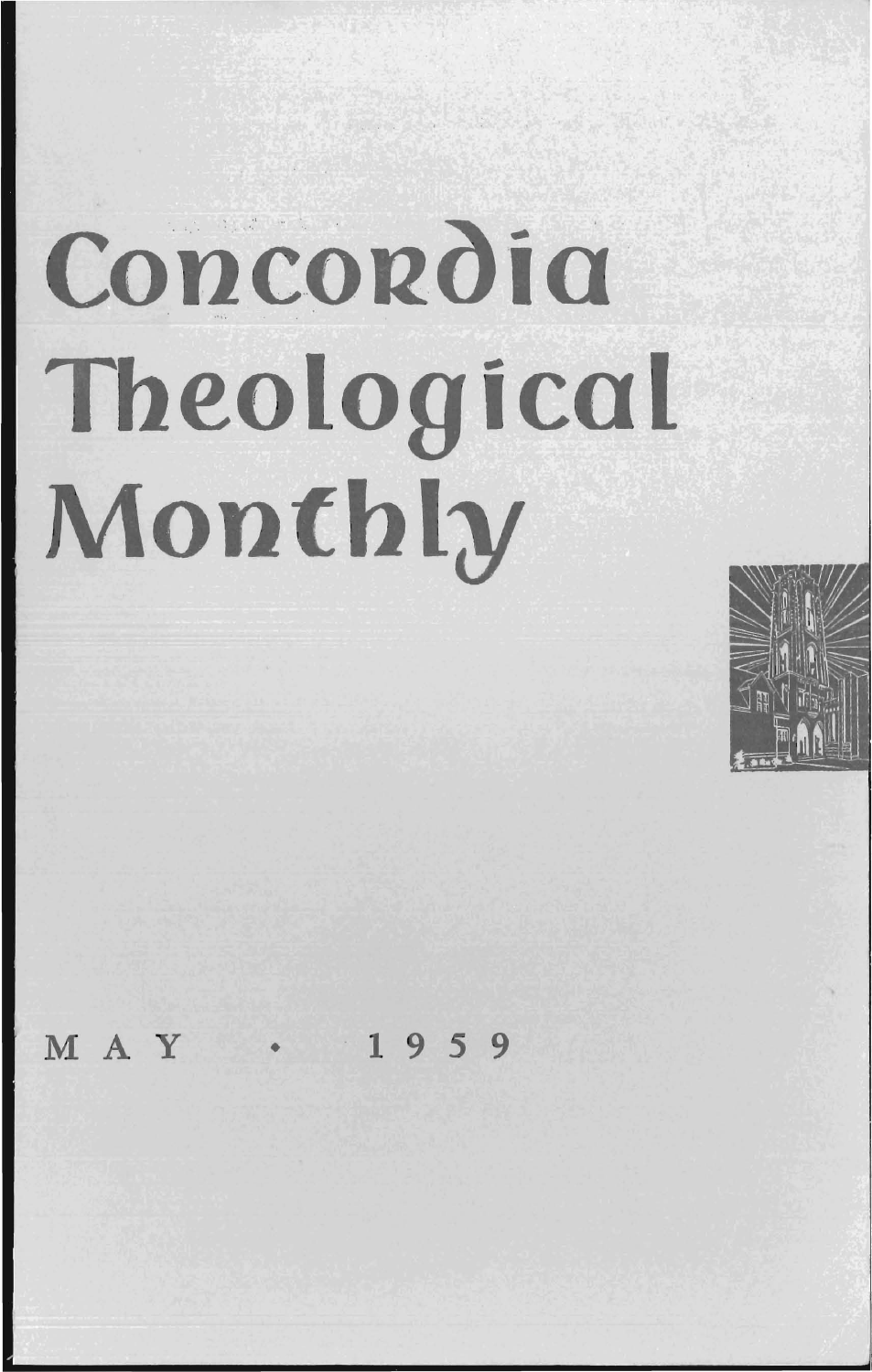### INFORMATION ON PRESIDENTS OF EIGHT BODIES PARTICIPATING IN NATIONAL LUTHERAN COUNCIL

Dr. Franklin Clark Fry. - Born August 30, 1900, in Bethlehem, Pa. President of United Lutheran Church in America (2,396,000 members) since 1944. Served six two-year terms, and current term of six years will expire in 1962. Has headquarters in New York City.

*Dr. Fredrik Axel Schiotz.-Born* June 15, 1901, in Chicago, Ill. President of Evangelical Lutheran Church (1,083,000 members) since 1954. Current term of six years will expire in 1960. Has headquarters in Minneapolis, Minn.

Dr. Henry Frederick Schub. - Born May 30, 1890, in Tacoma, Wash. President of American Lutheran Church (973,000 members) since 1951. Current term of six years will expire in 1962. Has headquarters in Columbus, Ohio.

*Dr. Oscar Algot Benson.-Born* April 7, 1891 in Derry, Pa. President of Augustana Lutheran Church (576,000 members) since 1951. Current term of four years will expire in 1959. Has headquarters in Minneapolis, Minn.

*Dr. John M. Stensvaag.-Born* June 1, 1911, in Bergen, Norway. President of Lutheran Free Church (77,000 members) since Oct. 1, 1958. Current term of three years will expire in 1961. Has headquarters in Minneapolis, Minn.

Dr. William Larsen. - Born May 19, 1909, in Racine County, Wis. President of United Evangelical Lutheran Church (65,000 members) since 1956. Current term of three years will expire in 1959. Has headquarters in Blair, Nebr.

Dr. Raymond Waldemar Wargelin. - Born June 25, 1911, in Republic, Mich. President of Finnish Evangelical Lutheran Church of America or Suomi Synod (38,000 members) since 1955. Current term of four years will expire in 1962. Has headquarters in Hancock, Mich.

Dr. Alfred Jensen. - Born January 6, 1893, in Brenderup, Denmark. President of American Evangelical Lutheran Church (23,000 members) since 1936 and full-time president since 1942. Served 10 two-year terms, and current term of four years will expire in 1960. Has headquarters in Des Moines, Iowa.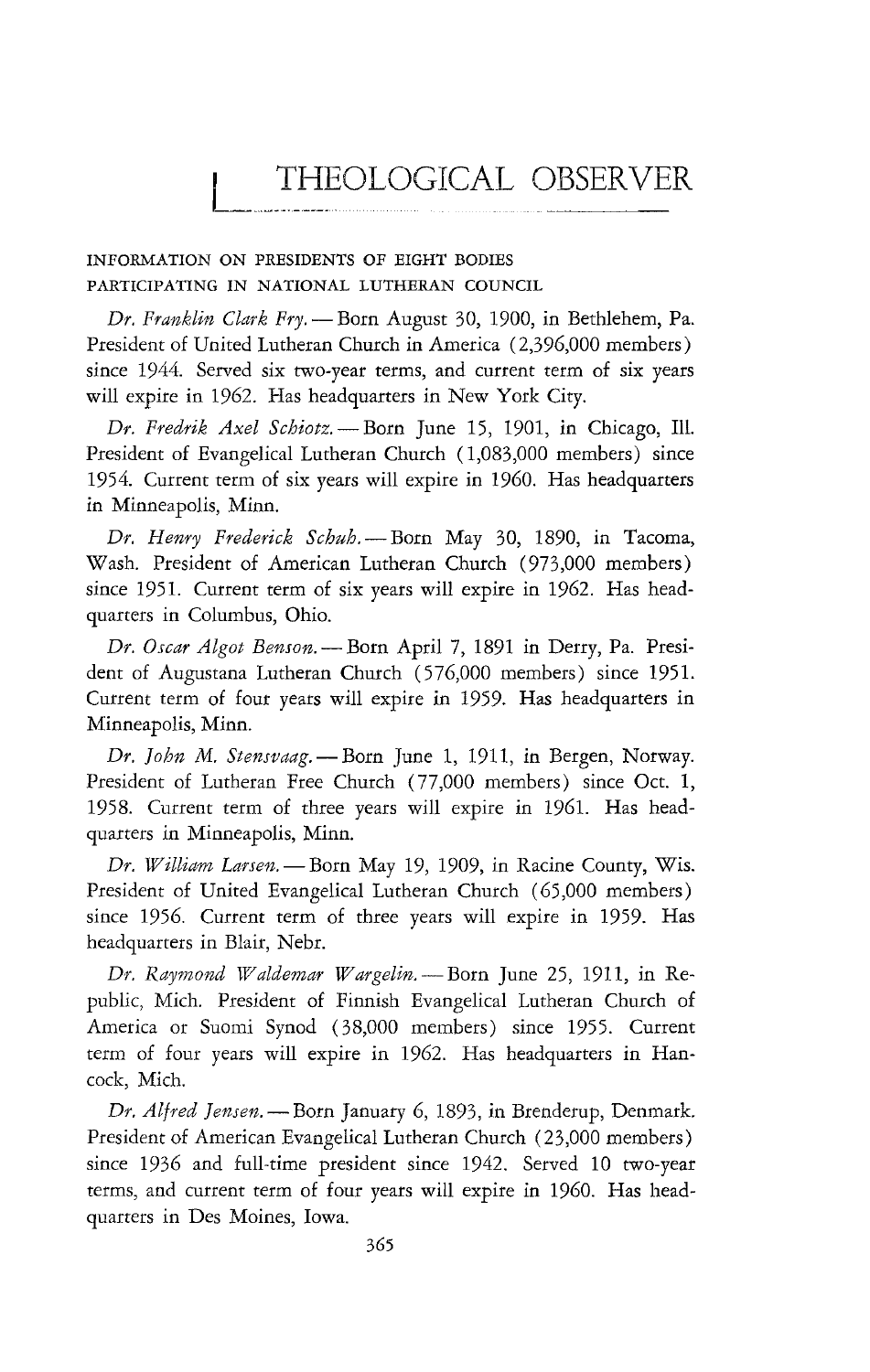#### STUDY MEETINGS IN HOME MISSIONS

The News Bureau of the National Lutheran Council reports as follows on an article written by Dr. William H. Hillmer, Executive Secretary of the Board for Missions in North and South America of The Lutheran Church - Missouri Synod.

The long-range Lutheran commitment to plant a church in every U.S. community of sorts got a rocket boost from a recent series of meetings between regional mission leaders of the National Lutheran Council and of The Lutheran Church - Missouri Synod. The meetings, 13 in number and labeled Home Mission Study Conferences, began last September and extended into the new year.

The purpose of the meetings was to encourage a consultative relationship between the regional committees of the NLC and the District mission boards of the Missouri Synod in the interest of Lutheran expansion without wasteful duplication. Consultations had been going on in certain areas for some time, but they depended entirely on the good will of the individuals who were involved. Now consultation has been elevated to the status of a policy that has been put to its first official test.

Several years ago the Division of American Missions of the National Lutheran Council informed the Home Mission Department of the Missouri Synod that some of its District mission boards were conferring informally, some more formally, with the regional committees of the National Lutheran Council and that the Division desired to know whether this had the approval of The Lutheran Church - Missouri Synod.

The matter was referred to the General Home Mission Conference of the Missouri Synod in early 1957, which was attended by representatives of all of the synodical Districts. To this conference a policy statement prepared by the Home Mission Board in consultation with the President of Synod was submitted.

The statement asserted the propriety of conferring with other churches in the placement of new Lutheran churches because the number and type of churches in a given area have a direct bearing on the growth of the proposed mission. Such conferring takes place with sister churches, with Protestant churches, and especially with other Lutheran bodies for the purpose of ascertaining whether a given locality really needs a Lutheran church. New churches should be planted where they are demonstrably needed. The need cannot be determined except in consultation with the churches that are already at work there.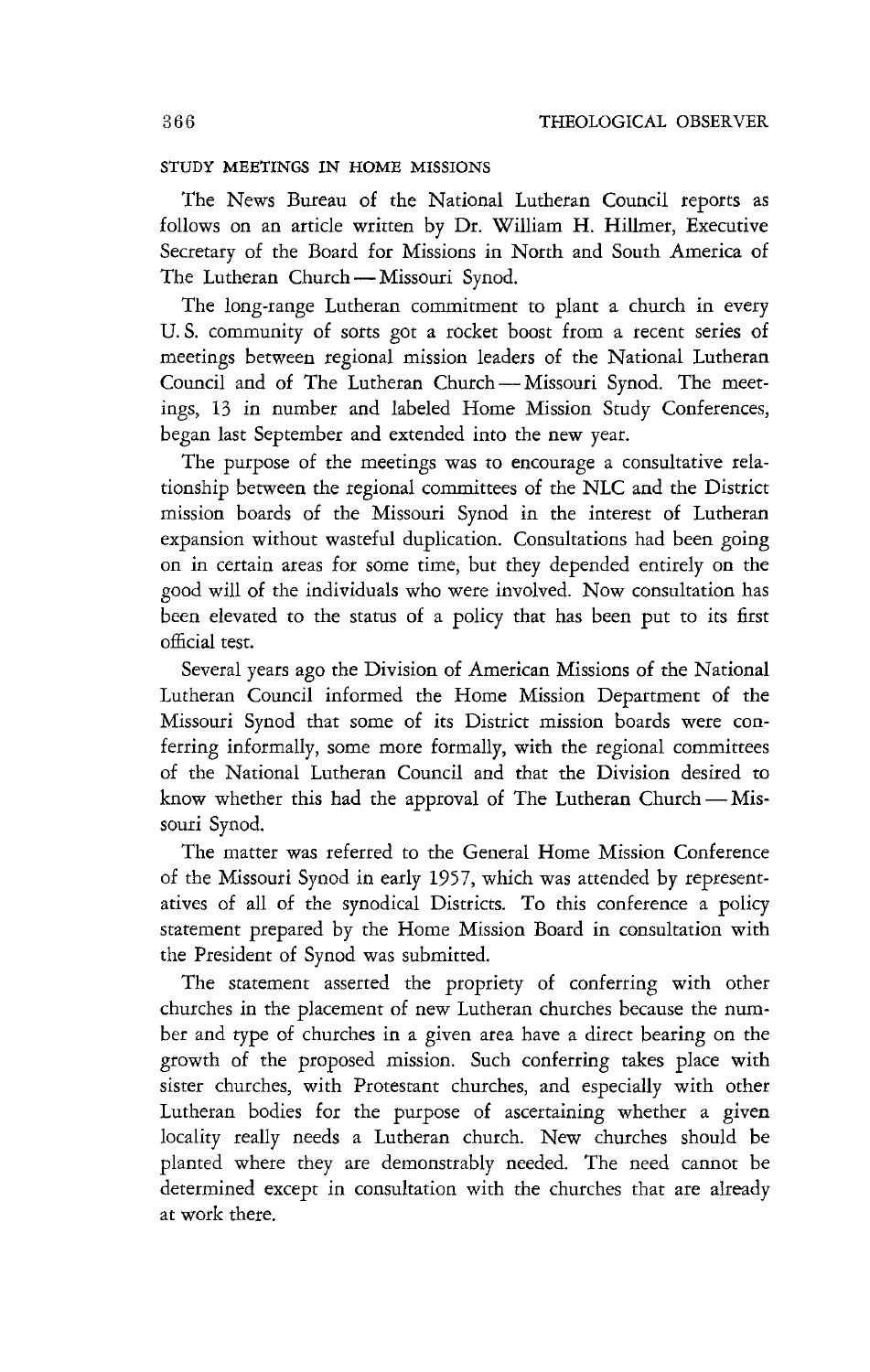The expected population rise in the next 25 years will tax the capacity of the Missouri Synod to maintain a growth corresponding to that of the population, to say nothing about an aggressive missionary outreach which the times demand. Hence manpower and money should be conserved. It is not good stewardship to plant two Lutheran churches where only one is needed and to deprive other areas that may stand in greater need of churches. Competitive overlapping is bad public relations in and outside the church.

So far the document. The General Home Mission Conference resolved to recommend that District home mission boards confer with the regional committees of the NLC in the planning of new churches "so that our church plants may be placed as strategically as possible for present and future expansion of the work."

The resolution went to the synodical President for a determination of "the steps that are necessary in order to make the resolution the official policy of Synod."

The resolution became the official policy of the Missouri Synod in May 1957. A postscript, however, was added by the President of Synod which reads: "Since The Lutheran Church - Missouri Synod is not in church fellowship with the churches of the National Lutheran Council, Synod's District mission boards still have the responsibility of serving our own people (and this may mean starting new places) where there is a concentration of such people and, therefore, the final determination for the opening of new places rests with Synod's District mission boards."

The District mission boards as well as the Division of American Missions of the NLC received copies of the statement, whereupon the latter initiated its arrangements for the study conferences.

The program of the conferences followed a pattern. Statements were read by representatives of the Division of American Missions and of the Missouri Synod Board for Home Missions in clarification of the purposes of the meeting. Then followed a county-by-county analysis of the religious character of the state in which the study conference took place. Other studies pertaining to the area were presented when they were available. The mission programs of the National Lutheran Council and of the Missouri Synod were reviewed, and a projection of future plans followed. Areas for further discussion were explored.

Meetings were held, in the sequence here given, at Buffalo; Detroit; Fargo, N. Dak.; Minneapolis; Fresno, Calif.; Des Moines; Kennewick, Wash.; Ohio; Florida; Washington, D. c.; Philadelphia; New York; New Jersey.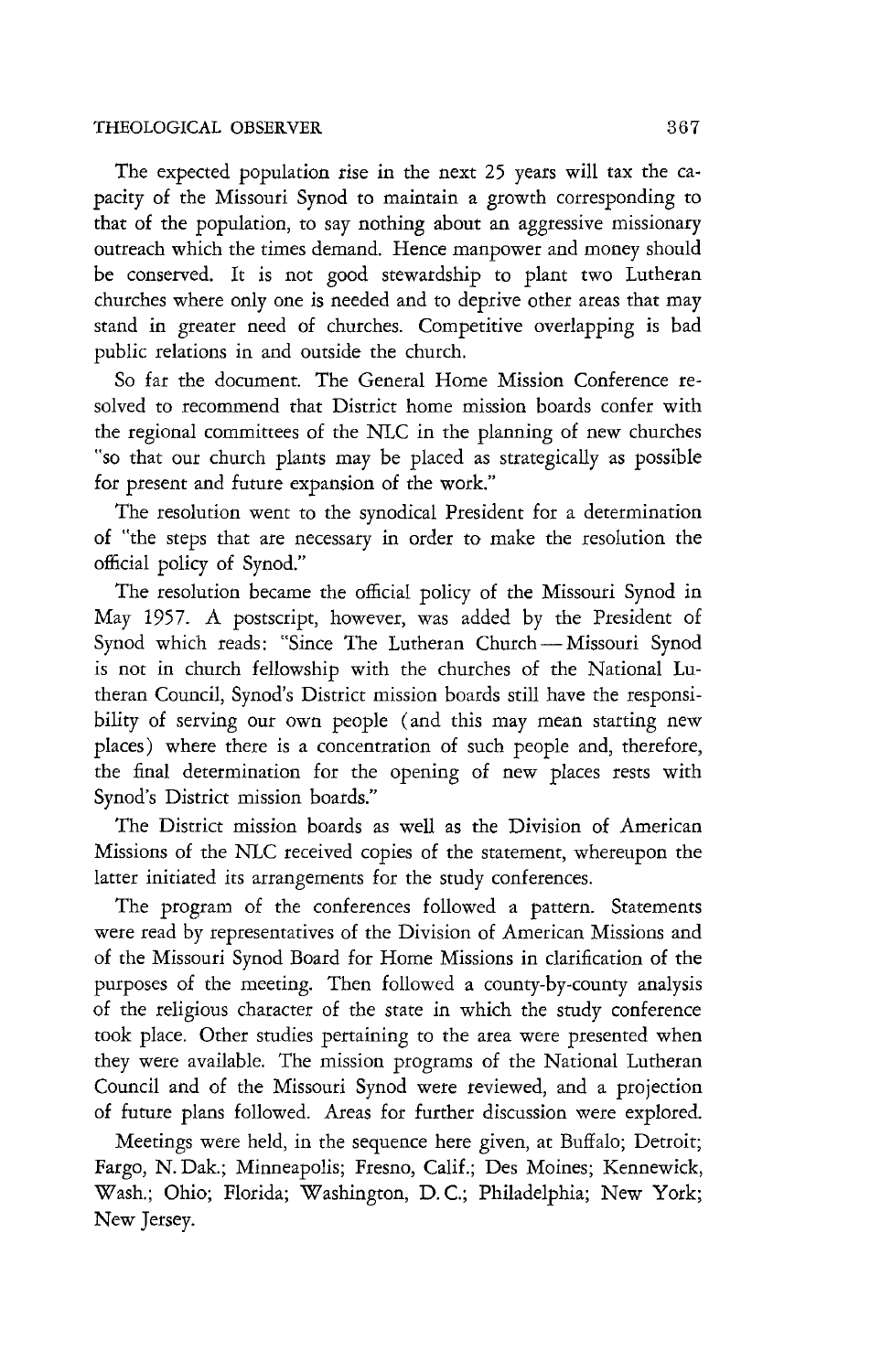#### BRIEF ITEMS FROM RELIGIOUS NEWS SERVICE

*New York.* - Protestant and Orthodox leaders in this country reacted with mingled praise and caution to the announcement by Pope John XXIII that he will convene an ecumenical council to discuss ways of bringing about Christian unity. The American churchmen, while welcoming any effort toward unity, preferred to adopt a waiting attitude until they had studied the significance of the pontiff's announcement.

Among prominent Protestants expressing views were Dr. Edwin T. Dahlberg of St. Louis, Mo., president of the National Council of Churches; and Dr. Franklin Clark Fry of New York, chairman of the World Council of Churches' Central and Executive committees. These two agencies are leaders in Protestantism's ecumenical movement (worldwide church co-operation). Other leaders included Presiding Bishop Arthur Lichtenberger of the Protestant Episcopal Church; Bishop Germanos Polizoides of New York, acting head of the Greek Orthodox Archdiocese of North and South America; and Metropolitan Antony Bashir of Brooklyn, N. Y, head of the Syrian Antiochian Orthodox Church.

"Anything that would be a step toward unity of Churches would be welcome," Dr. Dahlberg said. "It would have to be recognized that it was a mutual coming together, not under conditions laid down by one Church for all the others.

"Any movement toward unity cannot be looked upon by Protestants as separated Christians returning to the Church of Rome.

"Anything that would bring together all the Churches of Christ would be blessed of God."

Dr. Fry said he would make no official statement until he had studied a text of the pope's statement from the Vatican. "If this official statement warrants," he said, "the matter will probably be discussed at a meeting of the World Council of Churches' Executive Committee in Geneva, Feb. 9-13."

Pope John's announcement was "welcomed" by Bishop Lichtenberger, who himself stressed Christian unity in a sermon delivered at his recent installation as head of the Episcopal Church. "I hope the convention (Ecumenical Council) might result in serious conversations between separated Churches to explore those things which we have in common and those things which separate us," he said.

Bishop Germanos said that his church "rejoices in" the Pope's proposal for a council to take up the question of Christian unity. "Our Church has always wanted and prayed for such unity, and we hope that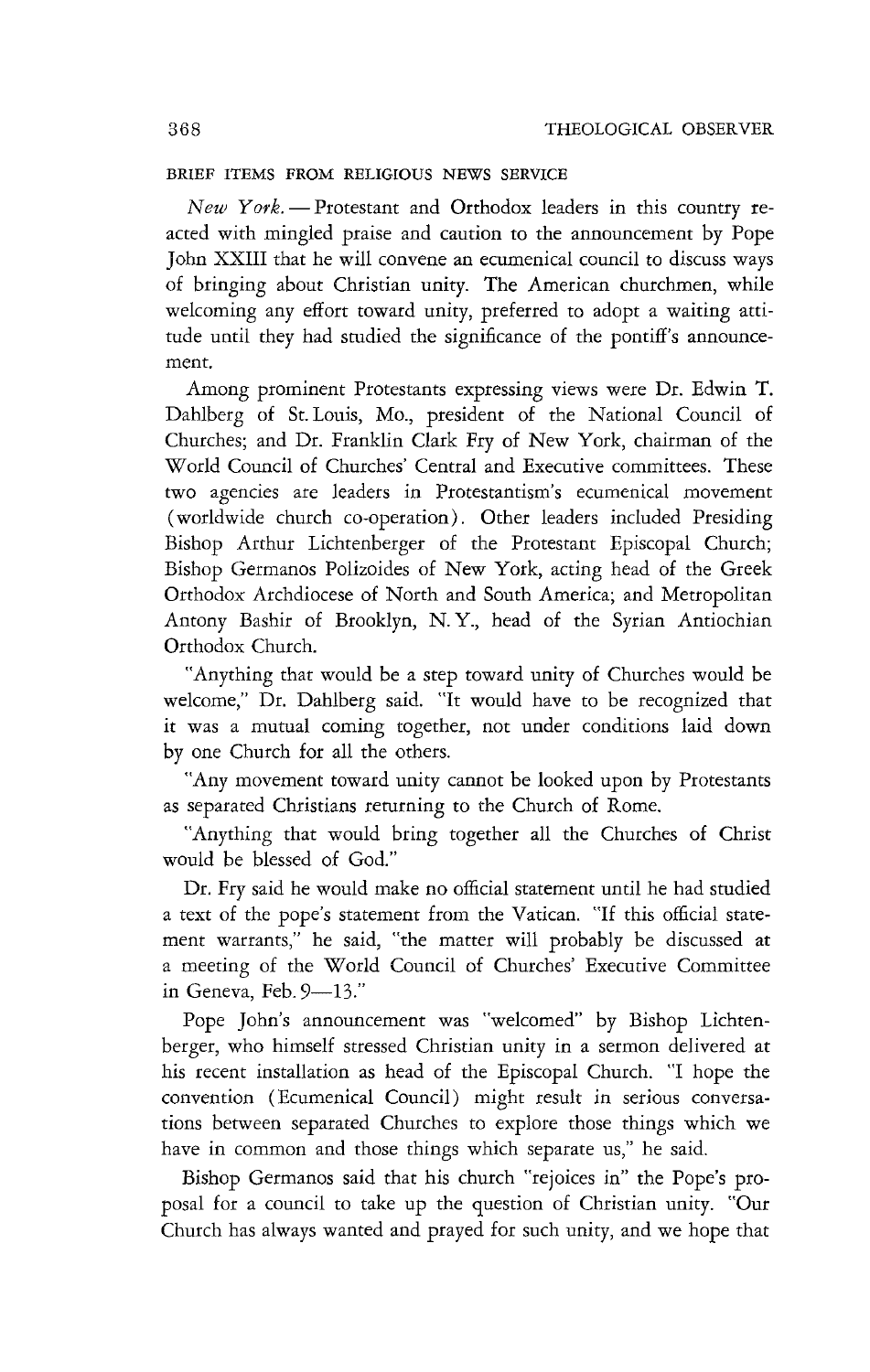the appeal of the Pope is based on a desire to discuss the many problems and doctrines involved in a spirit of mutual equality and respect," he said. "Unity among Christians cannot be based on the premise that one group must yield completely to another."

Metropolitan Bashir said there is "no reason" why the apostolic churches should be divided. "There is only one Holy Apostolic Church," he said. "Its differences could be ironed out in ecumenical councils, Our peoples of the East are always willing to welcome such moves, provided they are sincere. Let us hope it will do some good."

Bishop Lichtenberger, voicing a strong plea for Christian unity in his inaugural sermon in Washington, D.C., said that "whatever may be our convictions about the right approach to unity, all of us should pray that the Church may be visibly one.

"There is one body, one spirit, one Lord, one faith, one baptism, and one God and Father of all," he said. "This is the unity God has given us, but we have broken that unity and our witness is weakened because we are divided."

After his installation the bishop explained that the reunion of the church "should not leave out any branch of the Church and should not be merely a reunion of the Churches which came out of the Reformation."

Vatican City. - Pope John XXIII, in a move regarded as of epochal importance by religious leaders everywhere, announced his intention of convoking an ecumenical, or general, council, one of the chief purposes of which will be to study ways of bringing about unity between the Roman Catholic Church and other Christian communities.

Ecumenical councils are gatherings of ecclesiastical dignitaries and theological experts representing the entire church for the purpose of discussing, defining, and regulating matters of church doctrine and discipline. The pope presides over such councils either in person or through a legate, and their decrees have no binding force unless he confirms them. The word "ecumenical" is Greek and means "from the inhabited world."

No date has been assigned as yet for the opening of the ecumenical council, but Vatican sources speculated it might be held this year, provided all the preliminary work can be accomplished in time. It was anticipated that at least 2,000 cardinals, archbishops, and bishops, as well as other eligible clerics, would attend. This will be the largest gathering of bishops in the history of the church.

Special invitations will probably be issued by Pope John to the Protestant and Eastern Orthodox churches to send observers to the sessions.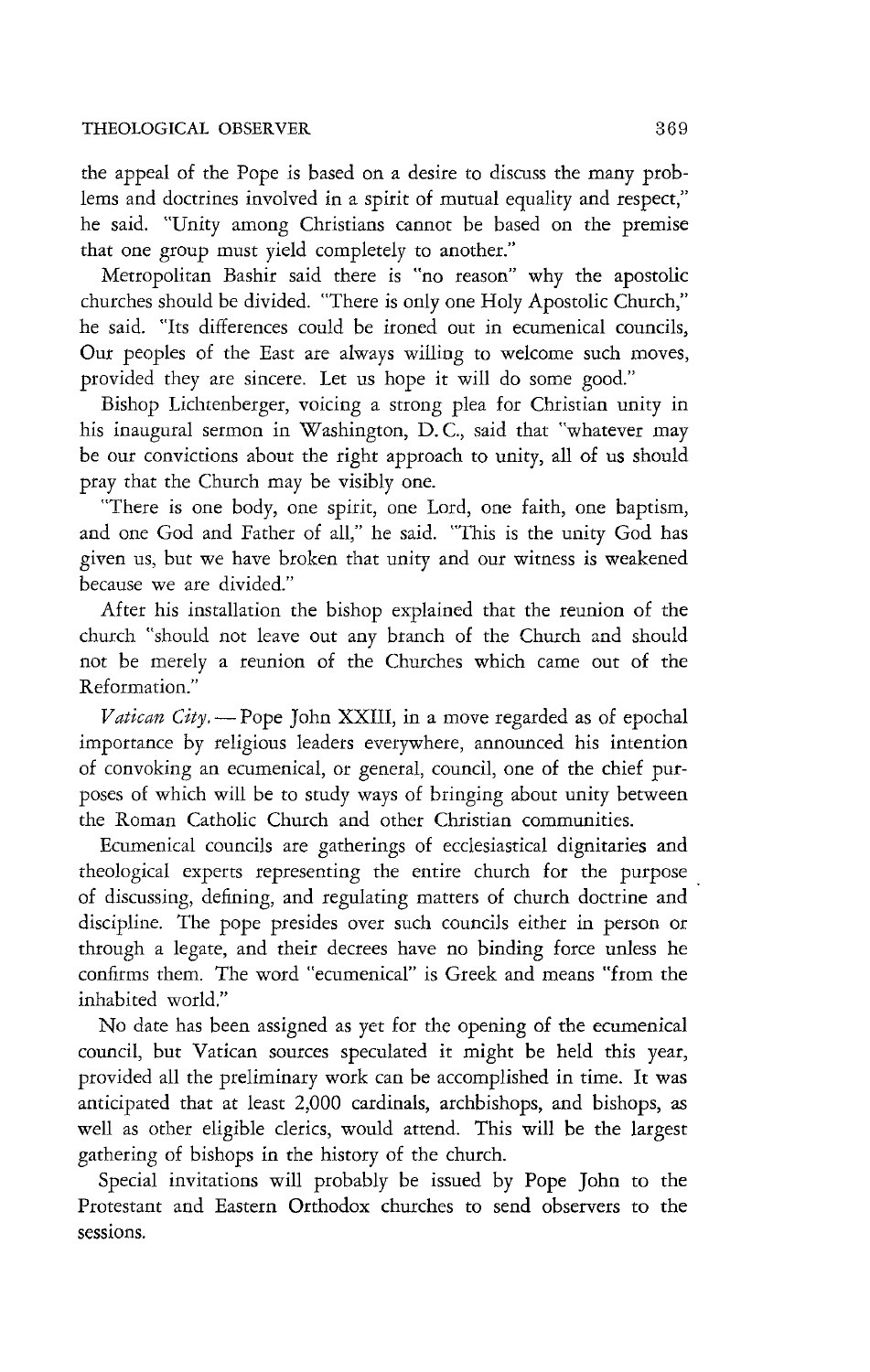(In Geneva, Dr. W. A. Visser 't Hooft, general secretary of the World Council of Churches, commenting on the projected ecumenical council, said: "It illustrates the importance which the problem of unity has assumed in our times. It is too early to make any further comment. But, of course, we are especially interested in the question of how ecumenical this council will be.")

The ecumenical council will be the first since the Vatican Council of 1869-1870, at which the doctrine of papal infallibility was proclaimed. This council never actually adjourned but was suspended six weeks after Piedmontese troops entered the States of the Church and the reigning pope, *Pius* IX, became a prisoner in the Vatican. On October 20, 1870, the pope issued a bull suspending the council "until a more convenient and more opportune time."

Pope John's announcement was contained in an address to 20 cardinals on the occasion of a visit to St. Paul's Outside the Walls, one of the four major basilicas in Rome, to mark the Feast of the Conversion of St. Paul, the 19th centenary of the apostle's Epistle to the Romans. He met the cardinals in a monastery adjoining the basilica, where he had previously attended a Solemn Mass and recited a special prayer for an end to the persecution of Catholics in Communist China. In this prayer the pope also reasserted his claim to spiritual primacy and urged the Catholic flock to "remain obedient to the pontiff, who *is* the one universal shepherd."

A subsequent Vatican communique said the forthcoming council will be "aimed toward the edification of the Christian people," but it did not specify what topics, besides that of Christian unity, would be on the agenda.

The only hint given was that the pope, in his talk to the cardinals, had "underlined the daily increasing perils threatening the spiritual lives of the faithful, notably errors which are infiltrating their ranks at various points and the immoderate attraction of material goods, which have increased more than ever with the advent of technical progress."

Pope John, who spoke to the Cardinals in Latin, also announced the calling this year of a synod, or ecclesiastical council, of the clergy of the Rome diocese "to discuss the grave problems and increasing danger to the spiritual life" of Rome's two million population. Another major project, he disclosed, was to bring the code of canon law up to date and to publish for the Eastern, or Oriental Church, a separate code which has been under study.

The calling of the ecumenical council was the most dramatic move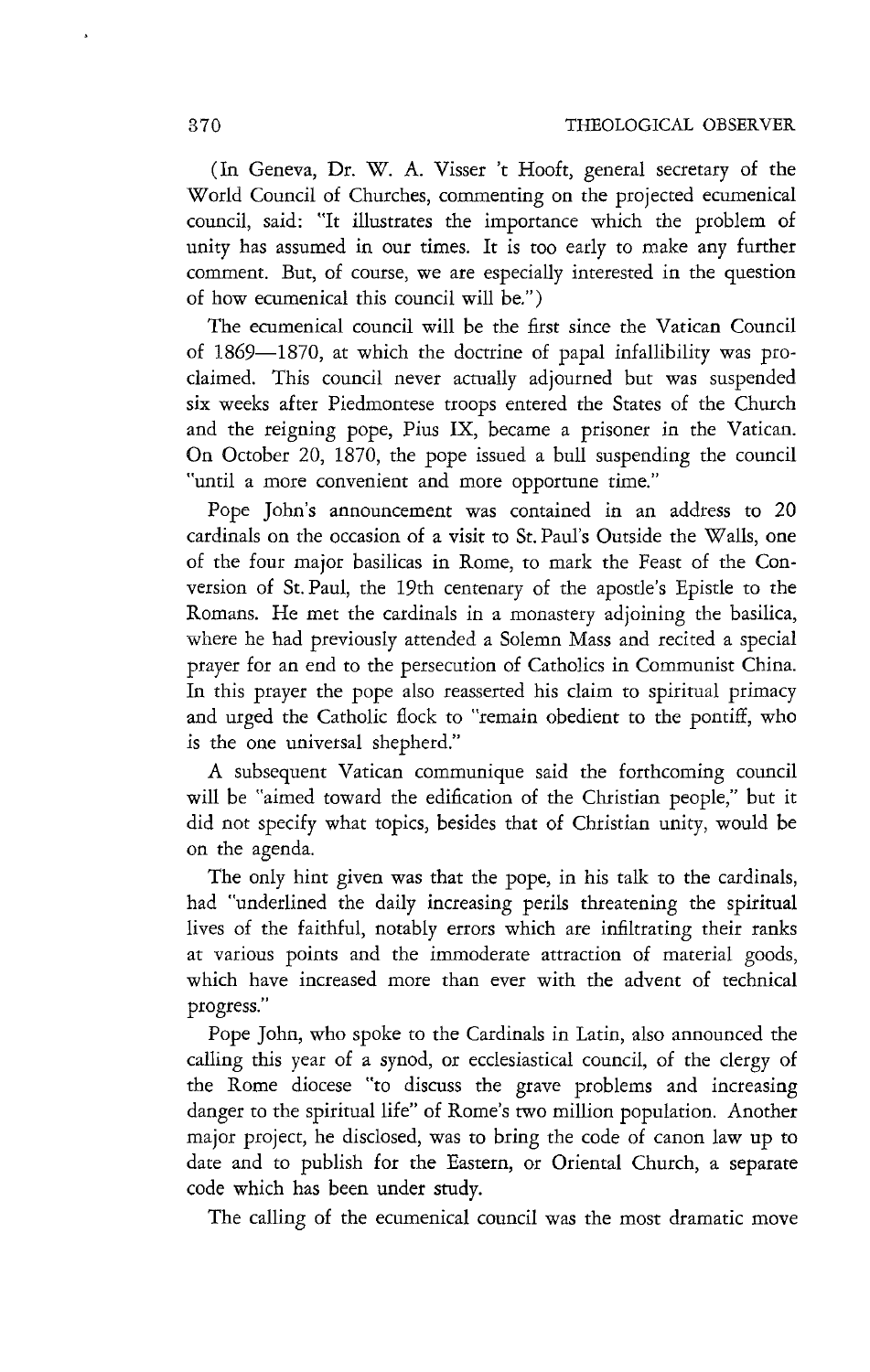made by Pope John in the fewer than three months since he was elected. It is said here that one of the factors favoring his election was that he had spent 20 years in Bulgaria and Turkey as a Vatican diplomat and thus was especially well informed on how Catholicism and the Orthodox and other Eastern Churches could be reunited. A major effort now to reunite the Catholic and Orthodox Churches would be the first since the Council of Florence in 1439-43 attempted to bring about lasting union between the Eastern dissidents and the Western Church.

Since the first one held at Nicaea in 325 all the ecumenical councils have been historic landmarks in the history of the Catholic Church. The first council developed the Nicene Creed, which defined the divinity of Christ and fixed a formula for dating Easter observances.

Other major decrees issued by ecumenical councils have condemned, among other things, various heresies, declared the Virgin Mary the Mother of God, regulated the veneration of holy images, laid down rules for papal elections, and ordered annual confession and Easter Communion.

The Council of Trent, the 19th and the longest in session, launched the Catholic Counter Reformation against the rise of Protestantism by issuing canons and decrees defining Catholic belief on matters of faith and practice.

The last ecumenical council opened in St. Peter's Basilica on Dec. 8, the Feast of the Immaculate Conception, in 1869. It resulted in two major dogmatic constitutions. The first defined the Catholic doctrine on faith against the heresies of modern rationalism, materialism, and atheism. The second defined the Catholic doctrine on the institution, perpetuity, and nature of the primacy of the Roman Pontiff. This constitution contained the famous definition of papal supremacy.

The doctrine of papal infallibility was not on the original agenda of the Vatican Council and was not brought before it until the fourth session. In a final vote, July 18, 1870, only two of the bishops voted against the decision, and these immediately acceded to the will of the majority.

Although the Vatican Council remained unfinished, it was regarded as of great significance for having raised the moral prestige of the church at a time when the state was seen attempting to control all aspects of a country's life, including its religion, and anti-Christian influences were everywhere rampant.

The Vatican Council was over four years in preparation. It had been first discussed by Pope Pius IX in March 1865, when he con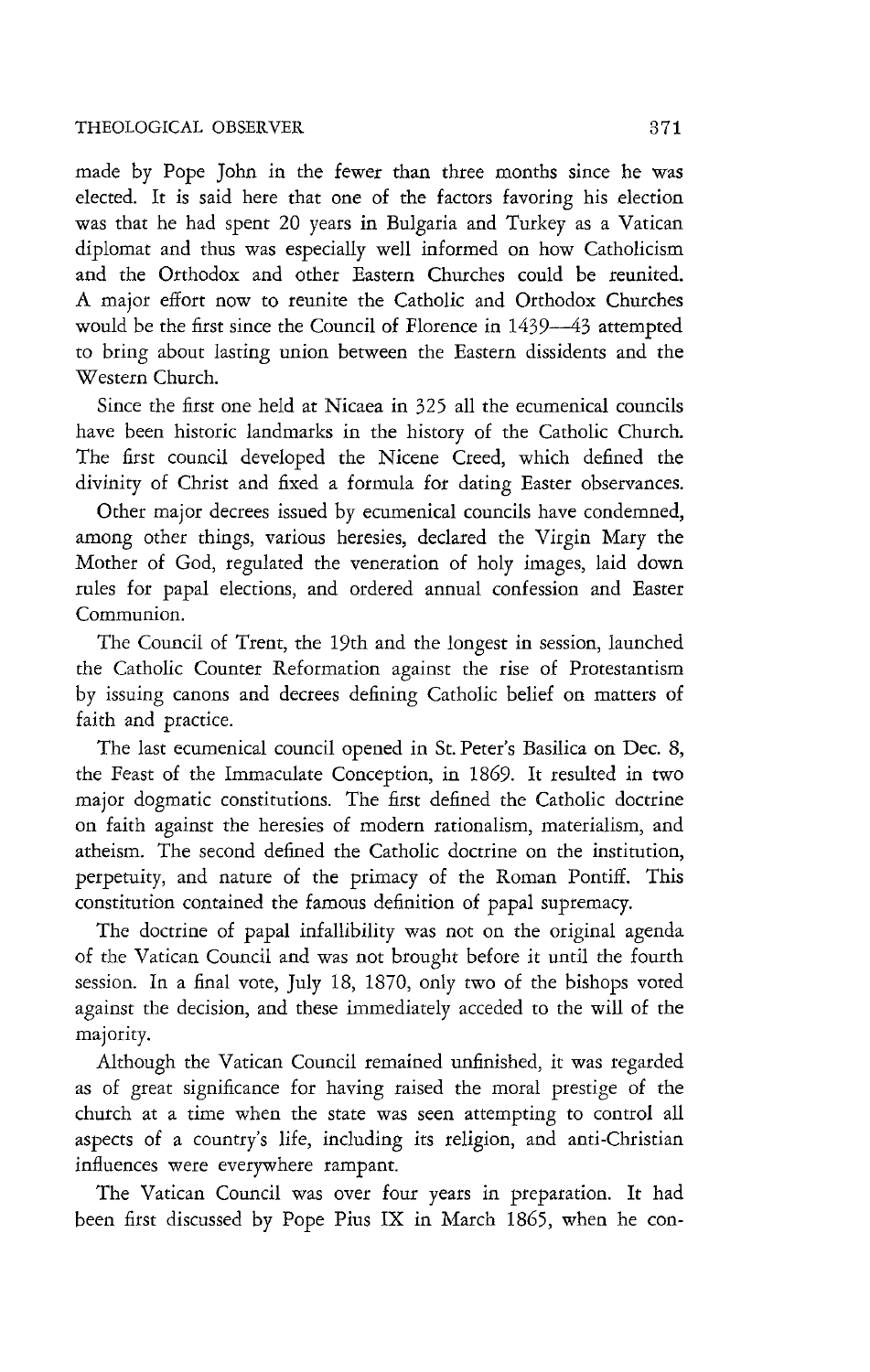sulted with the cardinals on the necessity and expediency of convening it. In his bull finally summoning the council the pope, in words which are seen by many as just as appropriate today, wrote:

"No one, at the present time, can ignore how horrible is the storm by which the Church is assailed and what an accumulation of evils afflicts civil society. The Catholic Church, her most salutary doctrines, her most revered power, the supreme authority of this Holy See, are all assailed and trampled upon by the bitter enemies of God and man.

"All that is most sacred is held up to contempt; ecclesiastical property is made the prey of the spoiler; the most venerable ministers of the sacraments, men most eminent for their Catholic character, are harassed by untold annoyances.

"The religious orders are suppressed, impious books of every kind and pestilential publications are disseminated, wicked societies are everywhere and under every form multiplied. The education of youth is, in almost all countries, withdrawn from the clergy and, what is worse, entrusted in many places to teachers of error and evil."

Ecumenical councils are not absolutely necessary for the government of the church, but there are occasions when they may be deemed both advisable and beneficial. Catholic theologians hold that the pope, being neither the recipient of private revelation nor divinely inspired, is morally bound to employ all available human means in his investigations. Accordingly, they state, he is much helped in discovering the content of the deposit of faith by consultation with the bishops, who aid him in this way, as well as acting as judges of what may be decided.

Those who will be summoned to the forthcoming ecumenical council will be the cardinals, patriarchs, primates, archbishops and residential bishops, even if they are not consecrated, abbots and prelates *nullius,*  meaning ecclesiastics who rule over a territory not embraced in any episcopal diocese.

Also called to the council will be abbots primate, the abbot superiors of monastic congregations, and the chief superiors of exempt religious orders of clerics.

Titular bishops may also be called to the council, and they will have the right to vote in it. Expert theologians and canonists will attend in an advisory capacity but with no authority to vote.

*Dubuque, Iowa.* - Still under preparation, the *Lutheran World Encyclopedia* was tentatively scheduled here to be off the press in time for the next general assembly of the Lutheran World Federation in Helsinki, Finland, in 1963.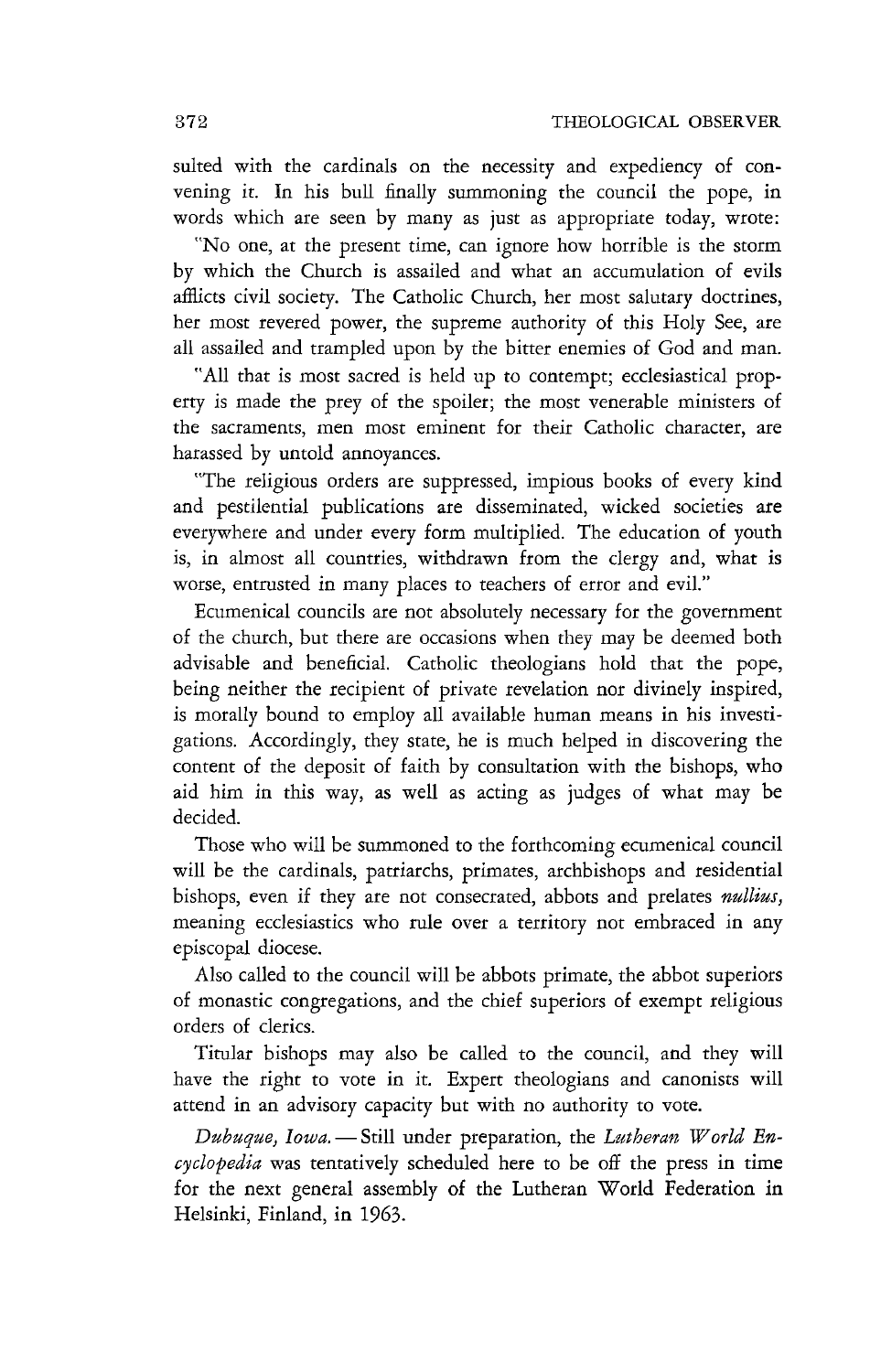Arrangements for completion of the encyclopedia and its publication "in four to five years" were made at a conference here by three principals involved in the project. They are Dr. Carl Lund-Quist of Geneva, Switzerland, LWF executive secretary; Dr. Julius Bodensieck of Wartburg Theological Seminary here, editor of the international reference work; and William Gentz, assistant manager, Augsburg Publishing House, Minneapolis, which will publish the encyclopedia.

Launched at the LWF general assembly in Hannover, Germany, in 1952, the reference work, under present plans, will comprise five or six volumes, with articles contributed by some 750 scholars throughout the world. Contents will include articles on such subjects as theology, history, biography, polity, liturgy, church activities, ecumenical relationships, and statistics.

*Columbia, Mo.-A* new ruling by the University of Missouri Board of Curators has reversed a decade-old regulation prohibiting religious services on any of the institution's property here.

The latest action will apply to the \$130,000 A. P. Green Chapel, now under construction on the campus, and to another chapel in the university's medical center. It permits religious services but not "regular, recurring services of anyone group" and stipulates that "no advantage shall be given to any religious group over others."

Dr. Thomas Brady, dean of extradivisional administration at the university, pointed out that the restriction on "regular, recurring" services is to avoid limiting the use of a chapel to anyone group of students.

## BRIEF ITEMS FROM THE NEWS BUREAU OF THE NATIONAL LUTHERAN COUNCIL

*Milwaukee.* - A study has found that Lutheran colleges and theological seminaries in the United States and Canada "reflect a wholesome and agreeable atmosphere" in race relations. Results of a survey of the cultural and racial practices of Lutheran institutions of higher learning were disclosed here at the 41st annual meeting of the National Lutheran Council. It showed that some 400 to 500 "minority" students of 10 cultures and colors different from the dominant Nordic Caucasian group have spent 1,526 academic years in Lutheran colleges and seminaries since 1950.

Jewish students accounted for 569 academic years, Negroes for 501 years, Mexican Americans 55, Indian Americans 54, Japanese and Chinese, 48 each, other Orientals 122, Puerto Ricans 37, and others of marked cultural and racial differences 92.

"It is to the credit of our Lutheran schools that these good people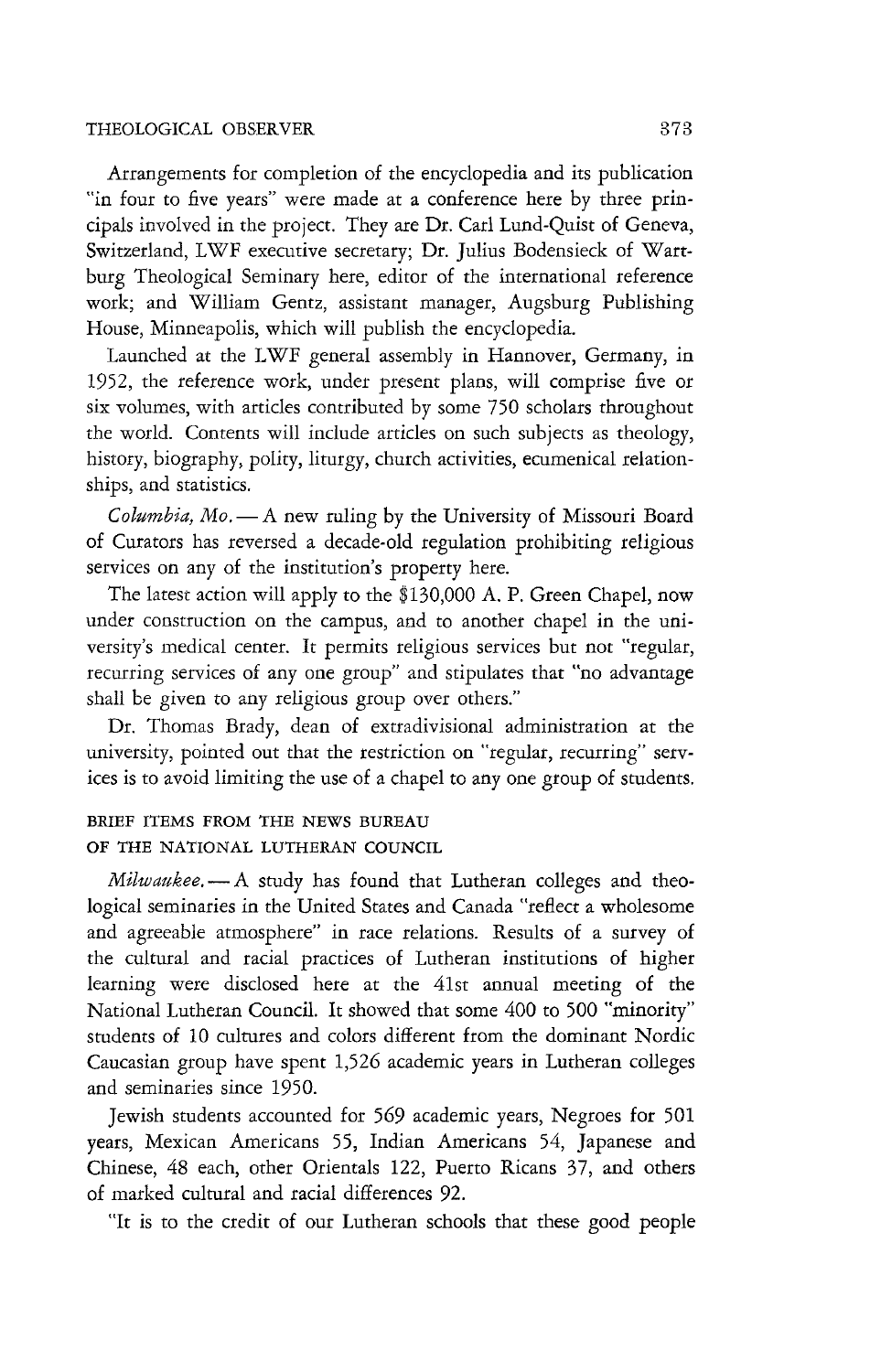of other cultures and colors have enjoyed normal acceptance on the part of their fellow students and the faculty," commented the Rev. AH M. Kraabel of Chicago, secretary for intercultural outreach in the NLC's Division of American Missions. The study was conducted by Mr. Kraabel's office and the Lutheran Human Relations Association of Valparaiso (Ind.) University, which is related to The Lutheran Church - Missouri Synod.

*Milwaukee.* - A leader in student work reported to the National Lutheran Council at its 41st annual meeting here that a change in attitude concerning religion has taken place on the campuses of America's colleges and universities. The "conspiracy of silence" of a decade ago, which left with students "the inference that God doesn't matter either in education or in life itself," seems to have been broken, said the Rev. A. Henry Hetland of Chicago. Now, he added, there is "renewed interest in the possibilities of religion restoring a sense of moral responsibility and high incentive to students."

Mr. Hetland, newly elected executive secretary of the NLC's Division of College and University Work, observed that so many educators want religion brought into academic life that "we must be on guard lest we be caught up in a fad that lacks discrimination." He said the possibilities of introducing courses in religion are being considered by an increasing number of administrators who "have taken courage from certain legal experts who profess to see no danger of church-state conflicts being touched off by these innovations."

"Only the fear of getting involved in interchurch squabbles has deterred them from more aggressive action, and for this reason they look rather hopefully in the direction of anything or any movement which promises a minimum of denominational jamming," he said.

Even more significant than the desire to introduce courses on religion in the curriculum, according to Mr. Hetland, is the fact that religion is being discussed within inner circles of the academic world. Reasons for this development are "rather obscure," he said, "but apparently the challenge to the imperialism of science ... has actually been made in the higher echelons of learning, and the bastions of scientism, positivism, instrumentalism, and objectivism have begun to show cracks."

*Milwaukee.* - More than \$86 million were spent last year by Lutheran health and welfare agencies in America to serve some 475,000 people in need. Dr. Henry J. Whiting, executive secretary of the Division of Welfare of the National Lutheran Council, reported the figures to the co-operative agency's 41st annual meeting here. Total expenditures amounted to \$86,127,373, of which \$11,502,937 was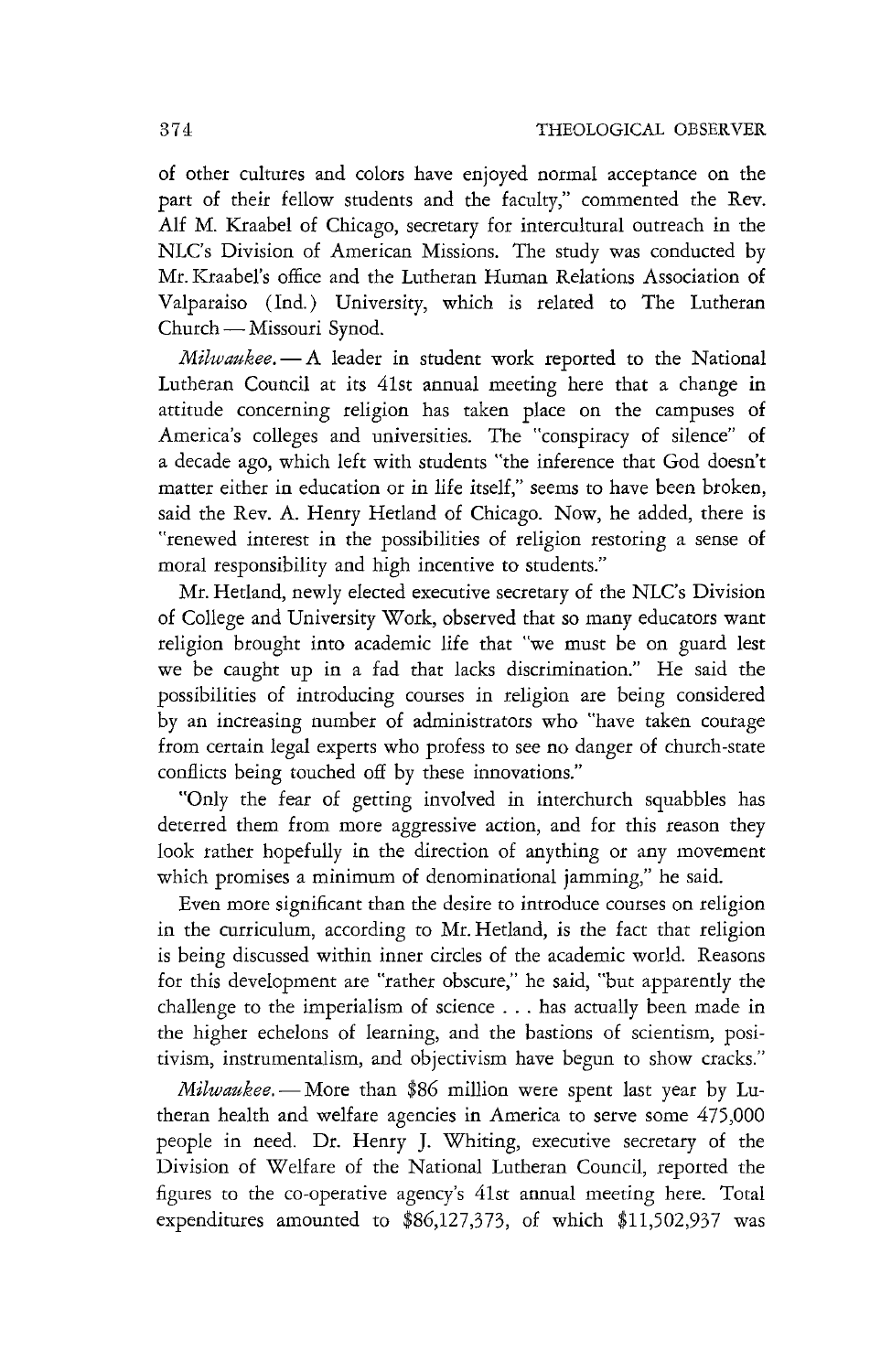received as subsidy from church bodies, contributions from congregations, and other sources, while \$74,624,436 represented earned income.

The services, given by more than 17,000 full-time employees, were directed to children, families, the aged, and immigrants. Also included in the figures were general health programs and chaplaincy activities.

There are 464 Lutheran health and welfare agencies in the United States, of which 401 are supported by churches of the NLC. The remaining 63 are related to The Lutheran Church - Missouri Synod.

*Milwaukee.-More* than 176 million pounds of supplies valued at nearly 18 million dollars were shipped abroad by Lutheran World Relief during 1958. The food, clothing, medicines, and other goods reached some 2,200,000 needy in 13 countries. Bernard A. Confer, executive secretary of LWR, announced the figures - an all-time high for the sixth consecutive year - in his report here to the 41st annual meeting of the National Lutheran Council.

He said this brings to 517,226,771 pounds the goods distributed in 29 countries and areas by Lutheran World Relief in its 13-year history. Total value of these shipments is estimated at \$95,132,695. LWR has served as the material aid agency of the eight church bodies participating in the Council since February 1946. The Board of World Relief of The Lutheran Church - Missouri Synod has co-operated in the program since 1953.

*Milwaukee.* - Work is now underway on a *Pastor's Public Relations Handbook,* designed to help the Lutheran clergy in dealings with the press, radio, and television. Announcement of the project was made at the 41st annual meeting here of the National Lutheran Council by its Division of Public Relations.

According to the report, the handbook will be prepared jointly by the Division, the Department of Press, Radio, and Television of the United Lutheran Church in America, and the Department of Public Relations of The Lutheran Church - Missouri Synod.

Pacoima, Calif. - Construction will begin here the middle of March on a two and one-half million dollar hospital, the result of co-operative efforts by 43 Lutheran congregations which represent nine Lutheran church bodies in the United States. Lutheran congregations undertook the sponsorship of the new community hospital in the San Fernando Valley after attempts by other groups to finance the building failed. According to the Rev. John G. Simmons, executive vice-president of the new institution, the 100-bed structure, to be called the Pacoima